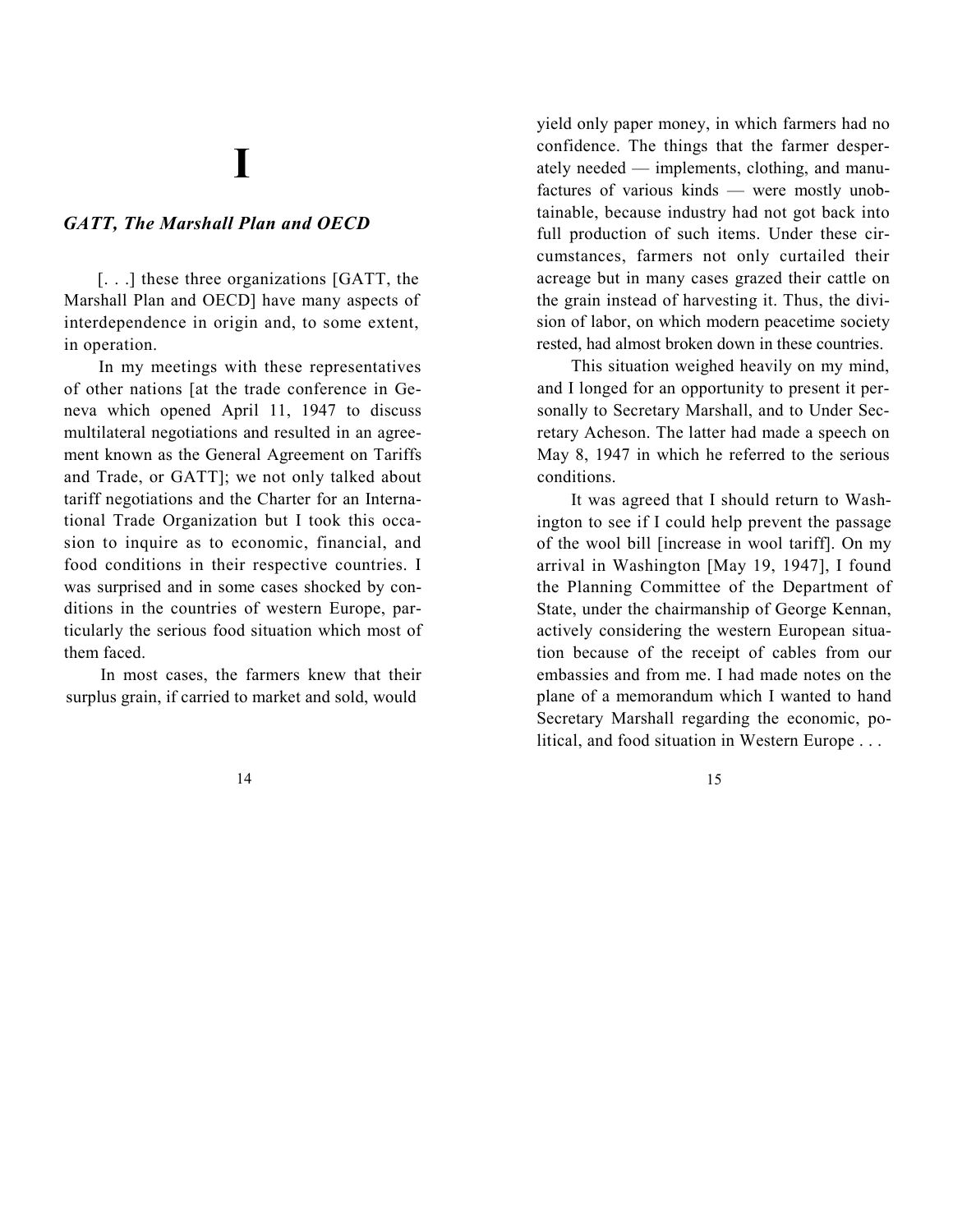On account of my illness [a bad cold] this memorandum was not completed and handed to Secretary Marshall until May 26, 1947. This memorandum, plus my several talks with Secretary Marshall, between May 27, 1947 and up to the time he left to make his speech at Harvard on June 5, 1947, merely confirmed the information that many of our embassies and I had been cabling to the Department of State.

There were two main points which Secretary Marshall and the Department of State insisted upon:

- (1) That the recipients of Marshall Plan aid should organize themselves into a committee of cooperation, not only for the life of the Marshall Plan but even after Marshall Plan aid should end.
- (2) Furthermore, that this committee, com posed of recipients of Marshall Plan aid, should work out the measure and me chanics of this aid and present it to the United States as an agreed plan.

I arrived in London June 22, 1947. Thereafter, Ambassador Douglas and U.S. Ambassador Caffery in Paris and I worked as a team of three on the Marshall Plan. We attended many meetings in Paris of Sir Oliver Franks' committee, the Committee for European Economic Cooperation (CEEC). I not only had the counsel of Douglas

and Caffery in dealing with Sir Oliver Franks' committee, but I conferred often with Jean Monnet who came several times to Geneva to see me, and whom I saw often in Paris. Soon after I was made Assistant Secretary of State for Economic Affairs in December, 1944, I had met Jean Monnet in Washington and, as he represented the Treasury Department of the French Government, had numerous dealings with him. I have always believed that tariffs and other impediments to international trade were set up for the short-term, special benefit of politically powerful minority groups and were against the national and international interest. As shown by paragraph 9 of my memorandum of May 27, 1947: [This 3-year grant to Europe should be based on a European plan which the principal European nations, headed by the United Kingdom, France and Italy, should work out. Such a plan should be based on a European economic federation on the order of the Belgium-Netherlands-Luxembourg Customs Union. Europe cannot recover from this war and again become independent if her economy continues to be divided into many small watertight compartments as it is today.] I felt that the Marshall Plan presented an opportunity to introduce the principle of regional free trade in western Europe. I discussed this matter frequently with Monnet who convinced me

16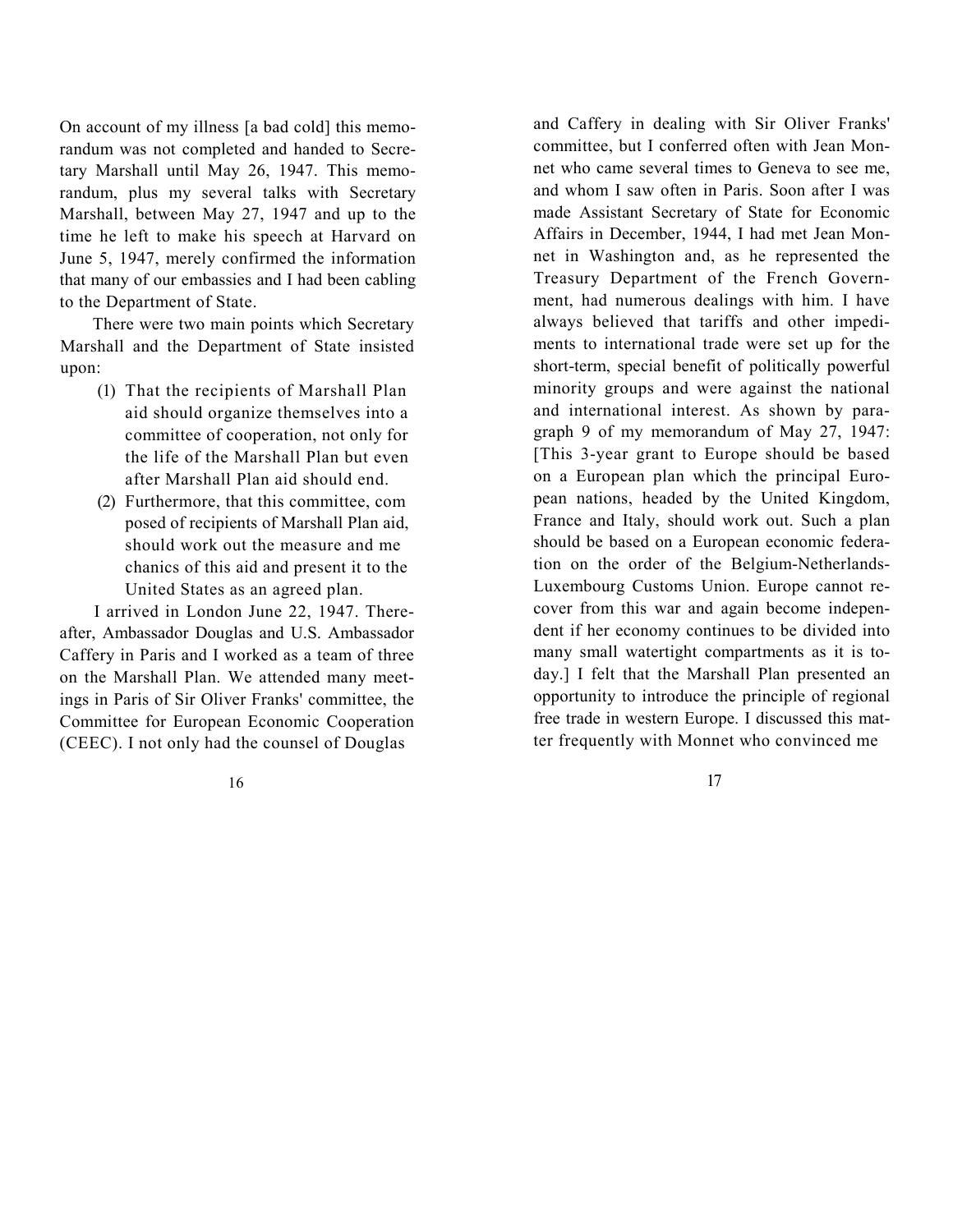that western Europe was too weak in 1947 to accept conditions of regional free trade. Europe had to get a good deal more flesh on its bones before setting up a common market. However, the object which Secretary Marshall and the Department of State had in mind in insisting upon the formation of a Western European Committee of Cooperation was to get these countries working together, so that the effects of aid would cause western European countries to follow policies conducive to benefits for the entire section rather than for individual countries.

The committee, informally organized into the CEEC under Sir Oliver Franks, was then set up formally under the title of Organization for European Economic Cooperation (OEEC). In time the U.S. and Canada became associate mem bers; still later, it was changed to Organization for Economic Cooperation and Development  $(OECD)$  — its present name.

### **II**

#### *What Free Trade Means to America*

... The earth is one third land and two thirds water, and it has been made this way so as to facilitate transportation and communication, so that the fruits of the land could easily be taken every where. This is as it should be, for there should be easy access by everyone all over the world to the goods of the earth. Now, here in America, we are blessed with a greater abundance of those goods than any other land. But instead of distributing our fruits and opening our doors to the products of other lands, so that the people there may gain the wherewithal (the result of a sale of their products to us) with which to buy the many things they need — instead of give and take — we make it hard for the rest of the world to have access to us, we put up barriers of trade, and kill pigs and plow under corn.

America, with her great resources, has been appointed a kind of trustee for supplying the rest of the world, but, instead of being faithful to her trusteeship, she has belied it by her isolation, her tariffs, her plowing under the fruits that should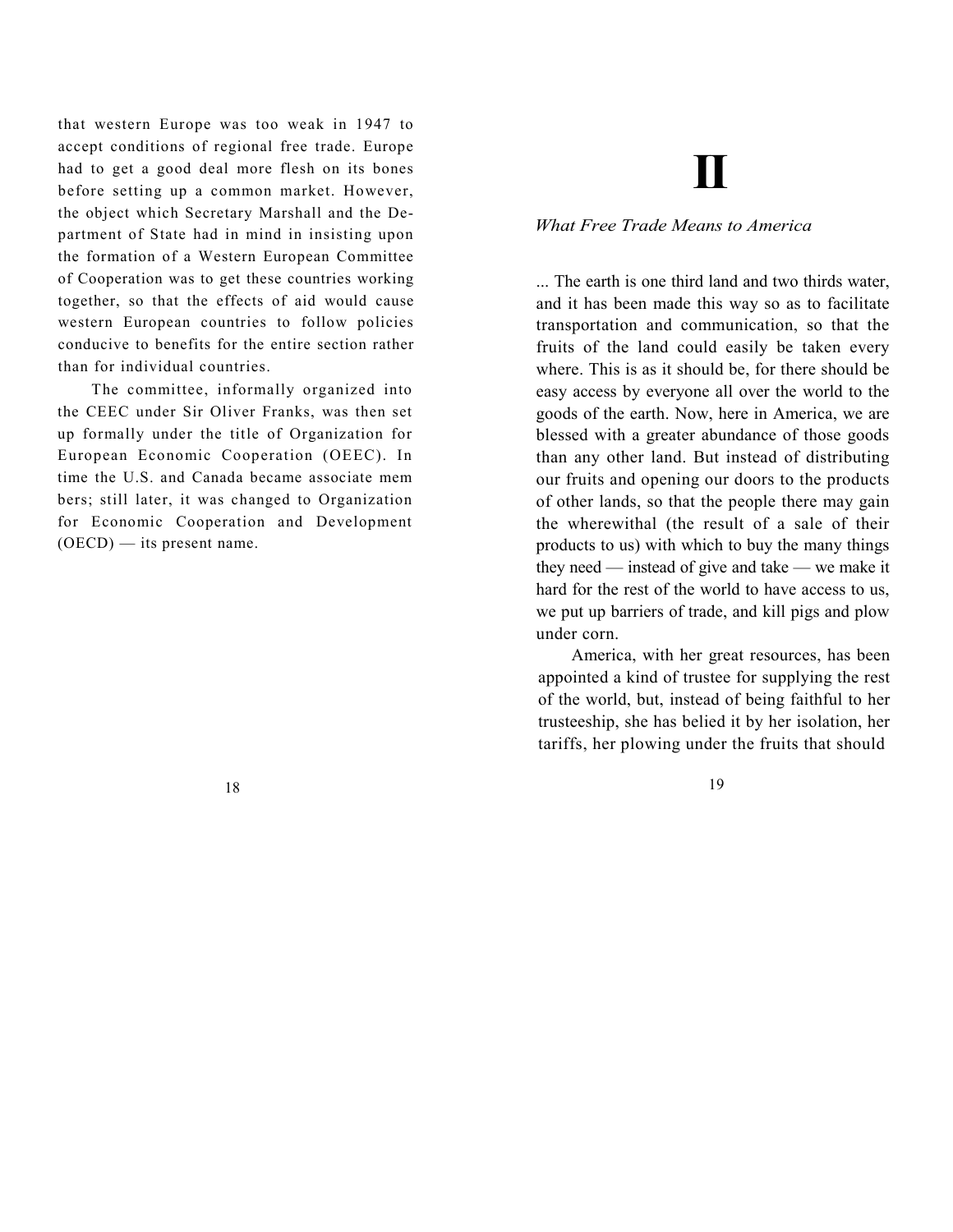be distributed. When a trustee is unfaithful to his trust, what happens? It is inevitable that it should be taken from him. And this will happen to America if we do not change our course and fulfill our responsibilities.

The United States protective tariff and the United States farm program are both intended to serve the selfish interests of minority groups, as against the national and international interest.

The adoption by the United States of a policy leading eventually to free trade would hearten the world. It would cause other countries to follow our example. It would release and stimulate productive facilities the world over. It would raise the standard of living throughout the world.

[Clayton cites the U.S. farm program as an example of the inseparability of domestic from foreign policy on which his plan is founded.] Food-and-fiber importing nations [he comments] see the richest country in the world fixing prices above the world market, using its wealth to create artificial scarcities, diverting food and fiber from the channels of trade into government warehouses, paying farmers not to produce and in the past paying them to destroy what they had produced. How would we feel toward a nation that hoarded a billion bushels of wheat if our children went hungry to bed? Now and then we give some

millions of bushels to the needy, but people want to earn their way by trade, not aid.

We are fully conscious of the domestic American political difficulties inherent in the policy we recommend, but we believe nonetheless that at this juncture in our history we must face the issues realistically.

In the summer of 1945 the Hull Reciprocal Trade Agreements Act was renewed by Congress for the fourth time, and with broadened powers. About a year ago the Government issued its *Proposals for the Expansion of World Trade and Employment.*

Our objective is an expansion in world economy through an increase in the production, distribution, and consumption of goods. Our method — international agreement.

These proposals deal with such problems as reductions in trade barriers, elimination of discriminations in international trade, prevention of restriction of international commerce by the action of cartels and combines, intergovernmental commodity arrangements for dealing with the problem of surpluses, the adoption of a common code to govern the regulation of international commerce by governments, and the creation of an International Trade Organization under the Economic and Social Council to administer such a code.

 $20$  and  $21$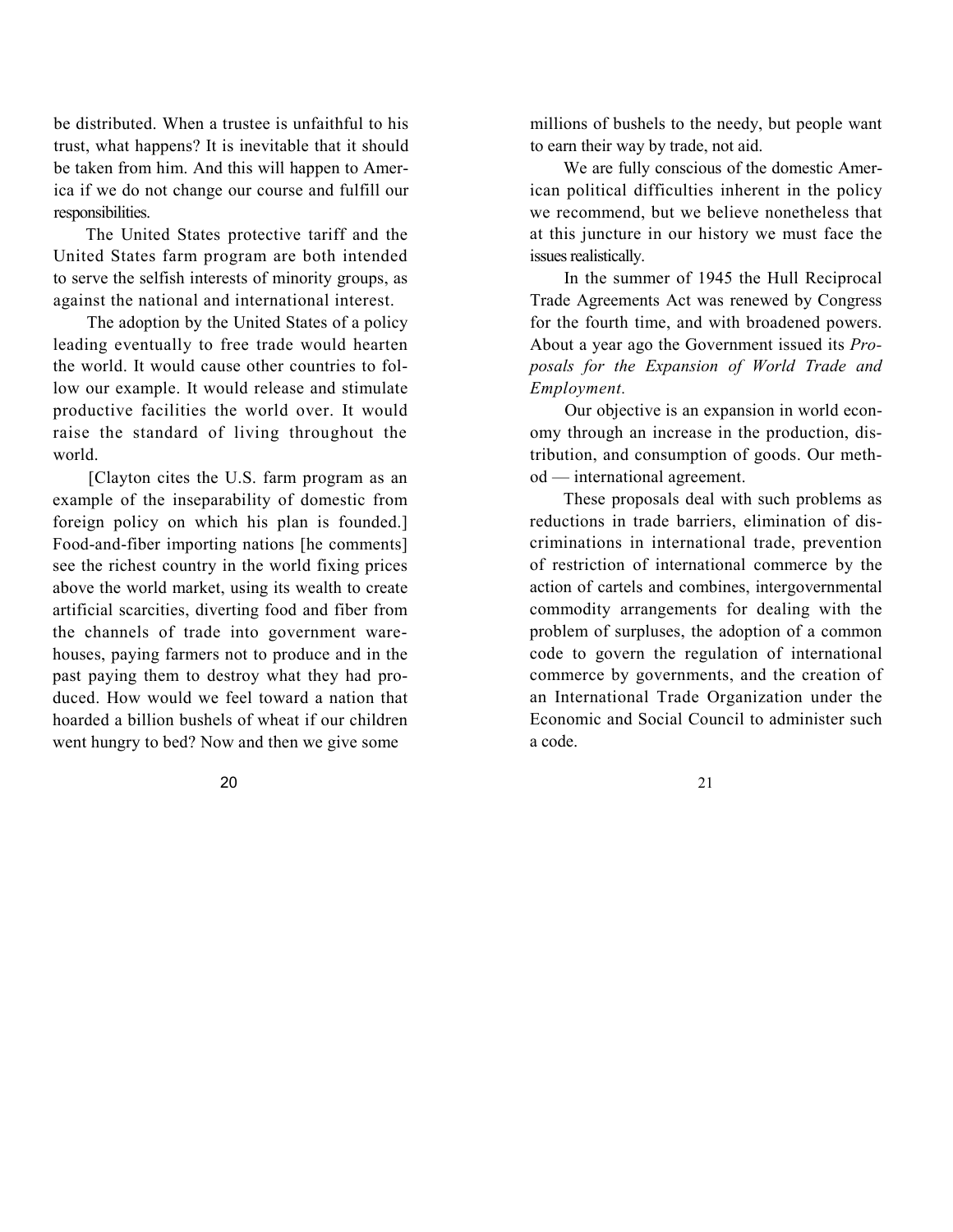*The increasing interdependence of nations.*  Domestic economic policy can no longer be made without regard to possible external effects, nor can existing external conditions be ignored when domestic policy is being shaped. This country has known for years that it is not an isolated political system. It must realize that that is no less true of the body economic.

If the United States is to continue to meet its responsibilities of Western leadership in preserving the freedom of the Western World, it must again, as in 1947, put the national and international interest ahead of the short-term, special interest of its politically powerful minority groups.

The time has come for the United States to take a giant step.

# **III**

#### *What Free Trade Means to the Atlantic Community*

Military alliances are short-lived and undependable.

It was no doubt for this reason that the NATO agreement contemplated economic collaboration between the contracting parties.

Unfortunately the U.S. seems to have successfully blocked any action by NATO toward this end.

NATO was conceived and fashioned as a means of strengthening Western unity. It has succeeded measurably well in the military field, but the economic field has been neglected.

The declaration of Soviet economic hostilities against the non-Soviet world has been made. The immediate objective in this war is the control of the contested countries, more than three score and ten in number. The ultimate objective is the control of the world. If Western determina-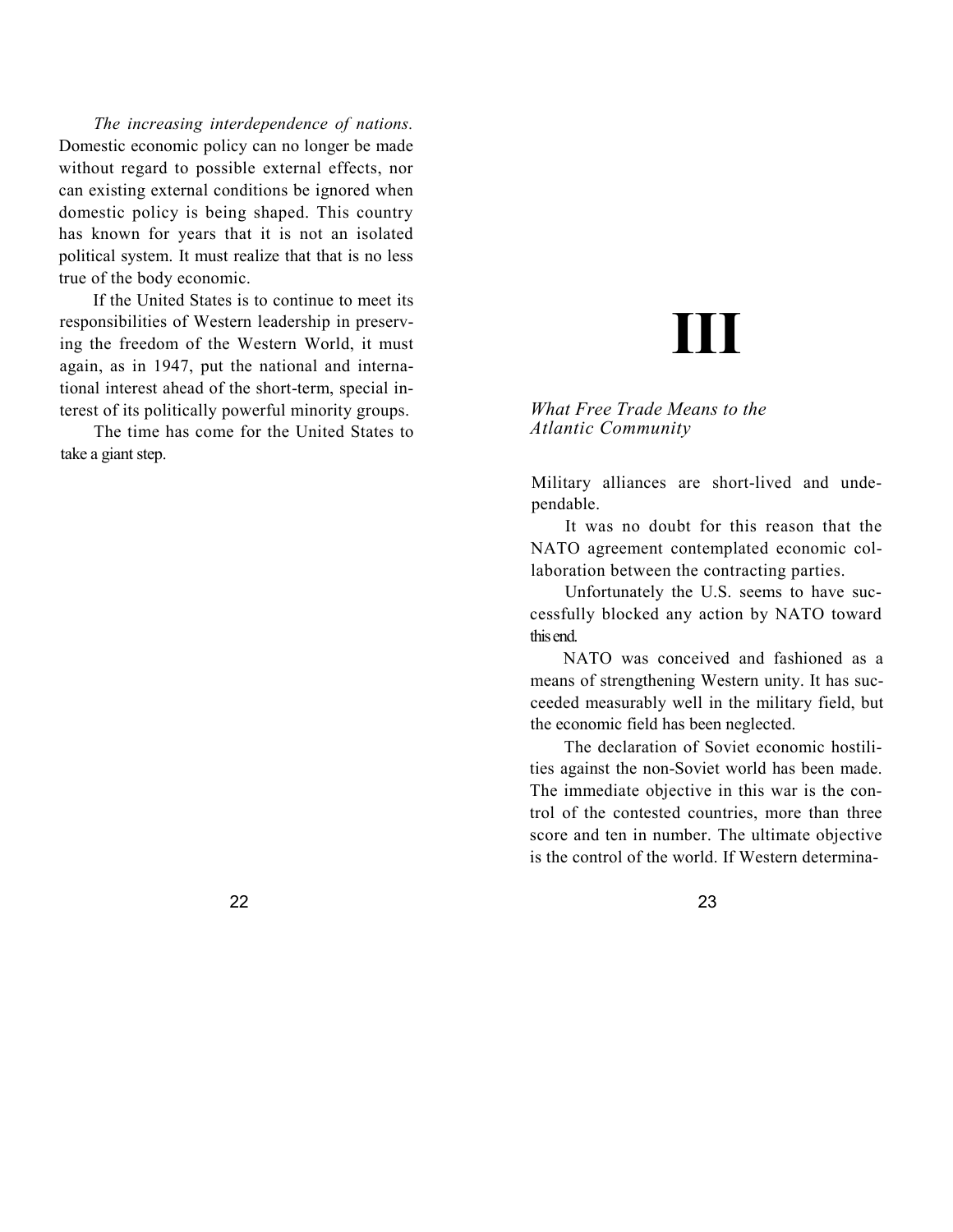tion is less than the Soviet bloc's, eventual Soviet triumph is assured.

Permanent world peace can only be built on a foundation of economic justice and economic progress for all the peoples of the world.

Just as the first job (military defense) awaited military unification of the democracies, the second job depends upon closer economic unity.

Just as the U.S. took the lead in military unification (NATO), she must take the lead in the economic field.

Given closer economic unity, the job can be done without heavy grants or subsidies; indeed it can be done with profit to the whole world. It can be done by development of the world's resources, accelerating and expanding production, accompanied by elimination of barriers to the movement of goods, to the end that markets may be enormously enlarged and production rationalized on the basis of comparative advantage.

The twenty nations of the Organization for European Economic Cooperation are now divided into the Inner Six and the Outer Seven, with five still on their own. Under U.S. leadership, and with Canada added, this could become one free trade area.

The only thing that has happened meantime in the direction that I urged is the trip to Europe

of Douglas Dillon, Undersecretary of State for Economic Affairs, to get the OEEC reorganized into the OECD with the United States and Canada as full members.

To what extent my urging contributed to this result, I do not know.

I only know that what is being done is only a modest gesture to what must be done if the West is to win this war between Communism and Christianity, between slavery and freedom, between socialism and free enterprise.

I repeat what I have said so often, and that is, we are looking at the beginnings of a world economic revolution and that, of course, means a world political revolution as well.

This revolution is being forced and accelerated by technological progress which is bursting out all over the world, drawing the world together so fast that any country which tries to find an isolationist haven or which tries to keep the one it already has is doomed to bitter disappointment and perhaps more.

I have never had any illusions regarding the attainment of Federal Union except by a well thought out process, step by step, beginning with economic integration.

I feel certain, if we ever have a Federal Union of the Free, it will start with a common market or free trade area.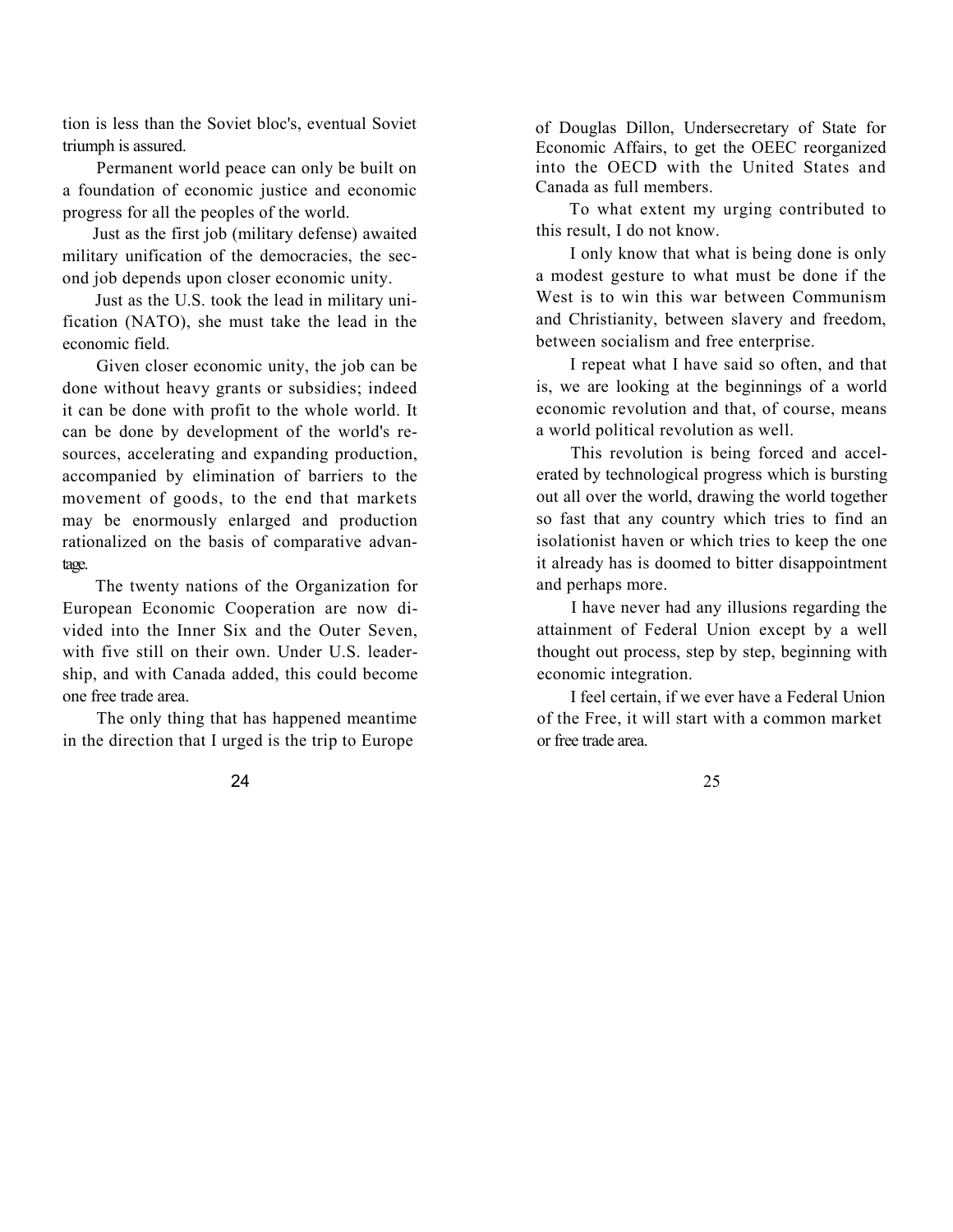By far the biggest, most reliable and profitable markets for United States exports are in the industrialized countries of the free world. When competition has forced all or practically all such countries to join the Common Market, the only way this country can hope to hold its export markets is by associating itself with the Common Market movement. And the United States must hold and add to its export markets, to pay for essential imports and to permit continuation of its heavy commitments abroad.

One of the first tasks of a unified West must be the negotiation of a basis of unilateral free trade for the imports of raw materials from the contested countries and a fair basis on which these countries could be associated with the Common Market movement.

The conditions surrounding world trade have lagged far behind world technological progress. These conditions must be modernized. Moreover, the volume and value of exports of the underdeveloped or contested countries must be greatly increased ....

I believe in an Atlantic Central Agency to control credit, currency, discount rates and reserves, with membership in the IMF, but such an agency is inevitable if the other things are adopted and will naturally follow.

## **IV**

### *What Free Trade Means to the Free World*

Man has never yet found any means of keeping a balance between supply and demand except through the operation of a free market.

The Communists now have one out of three people in the world under their domination. If they ever get two out of three, then freedom in the world becomes merely an historical reference. As to their chance of getting two out of three, one only needs to look at the field in which they are working, i.e.,  $1 - 13$ / $\land$  billion people in 100 of the desperately poor countries of the world.

Under a free world common market the standard of living through the world would rise, sound industrialization of the poorer countries would occur, the economic gap between them and the richer would be progressively narrowed, and the whole world would become a more healthful and peaceful place in which to live.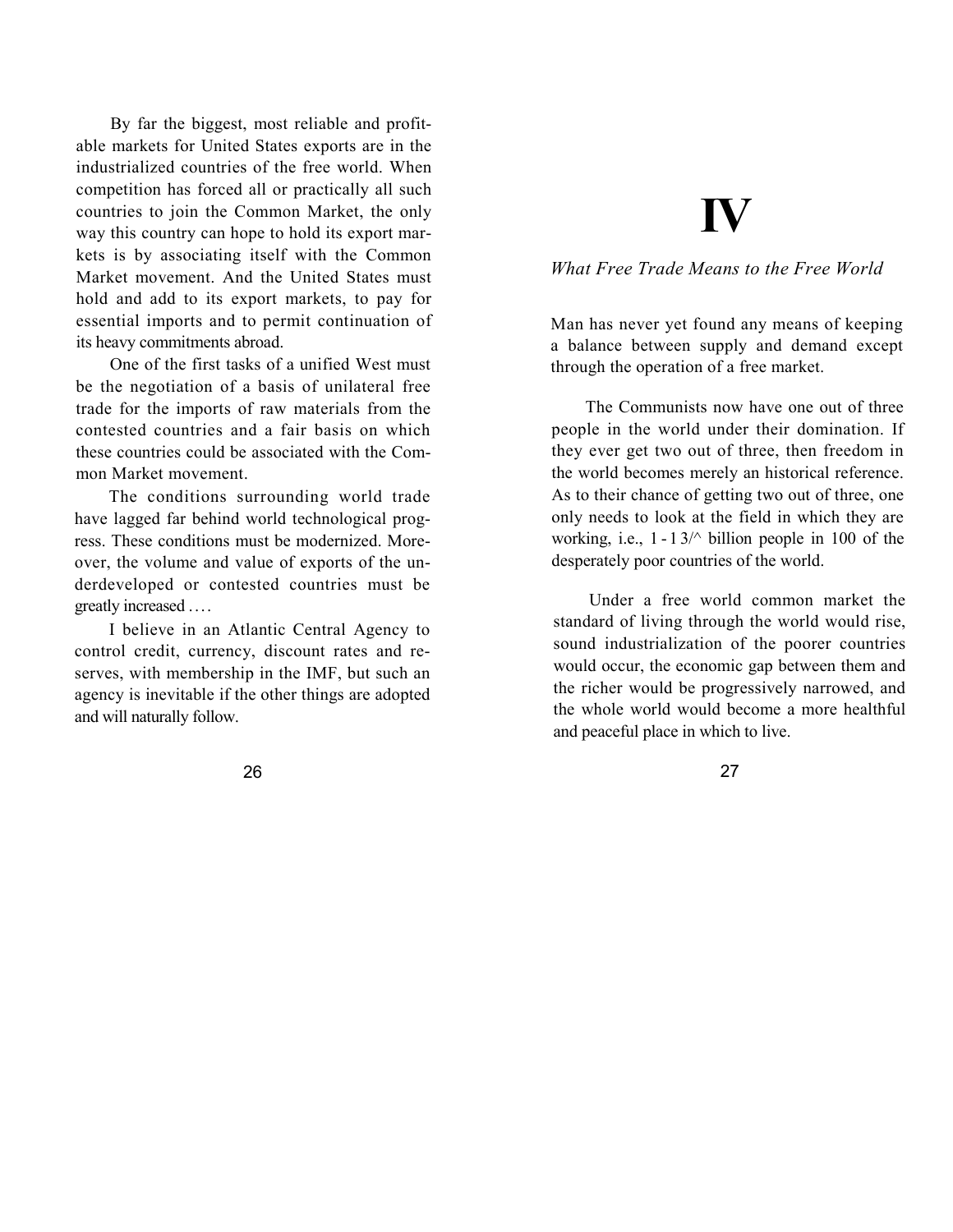All countries are faced by serious commercial problems and are taking action on them. Unless they act together, they will act at cross purposes and may well do serious damage to each other. Powers of production are now the greatest that the world has known. To bring them into play requires agreement on principles of exchange and distribution which will permit trade, production, employment, and consumption all to expand together.

The Proposals reflect awareness that we live in a world of many countries with a variety of economic systems. They seek to make it possible for those systems to meet in the market-place without conflict, thus to contribute each to the other's prosperity and welfare. In no case do they impinge upon sovereign independence, but they do recognize that measures adopted by any country may have effects abroad and they suggest for general adoption fair rules of mutual tolerance.

The purpose is to make real the principle of equal access to the markets and the raw materials of the world, so that the varied gifts of many peoples may exert themselves more fully for the common good. The larger purpose is to contribute to the growth of international confidence and solidarity, and thus to the preservation of the peace.

Since October 15, representatives of our

Government have been meeting in London with spokesmen from 17 other countries as members of a preparatory committee of the United Nations Conference on Trade and Employment to discuss plans for a broad international agreement on the conditions of trade and a suggested charter of an International Trade Organization. This conference was called by the Economic and Social Council of the United Nations.

Next spring we shall meet again with the same countries to negotiate specific reductions in tariffs, the elimination of discriminations in international trade and to reach more definite agreement on the charter.

Formerly, nations acted unilaterally in matters affecting their international trade; in doing so, they usually hurt their neighbors, the neighbors retaliated, and, in the end, everybody was hurt and everybody was mad. Hereafter, we expect that actions affecting other countries will only be taken after consultation, through the machinery of the proposed International Trade Organization.

I do not need to argue before this audience the merits of measures designed to increase the exchange of goods and services between nations. The purpose of our attack on excessive barriers to such exchange is to bring about a rising standard of living for our people and for all peoples.

28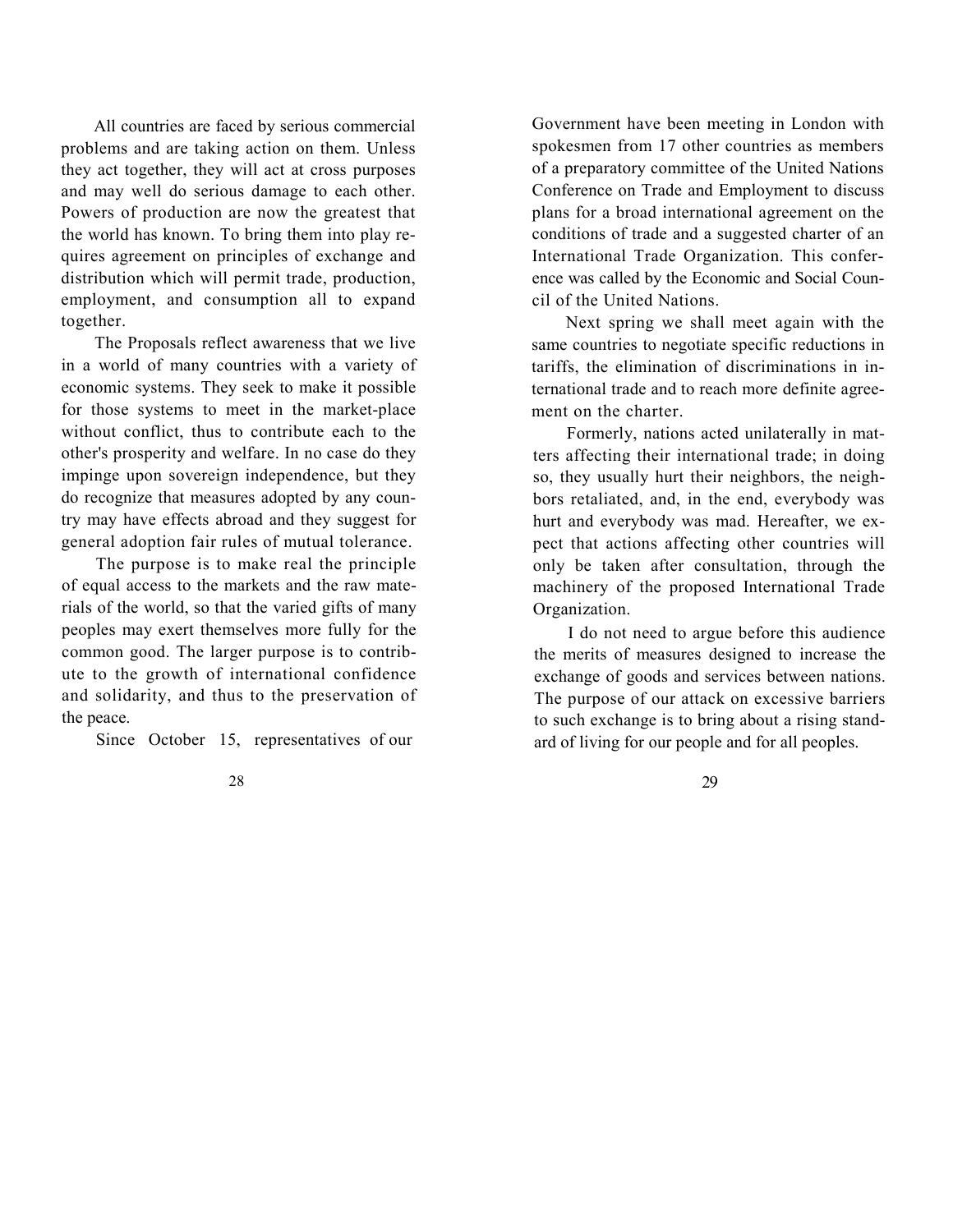Although this alone cannot guarantee peace, the realization of higher living standards everywhere will create a climate conducive to the preservation of peace in the world.

I think the adoption of a policy looking to economic integration of the free world depends on an understanding by the American people of the gravity of the threat to their freedom in Communism's war to conquer the world; and of the overwhelming necessity of wresting the initiative from the Communists if we are to win this war.

If our people don't have such understanding, little can be done.

Only the President of the United States can take the leadership in bringing about this understanding.

It will be necessary to convince our people that mere maintenance of our military power at a point where we hope it may continue to be an effective deterrent to a shooting war is not enough and that we could lose our freedom without a shot being fired.

One way to ease the adjustment for the contested countries and to meet our principal objective of raising their living standards, would be to grant unilaterally to groups of contested countries, as distinguished from individual countries, the right to free trade on their exports of raw materials to industrial countries. Another way would be by reduction in import tariffs by the contested countries at the rate of 5 per cent per annum in consideration of the industrial countries reducing their duties at the rate of 10 per cent per annum.

Without restrictive tariffs or other impediments to the movement of goods across national frontiers, production would be rationalized on the basis of comparative advantage, just as it has been in the 50 States of the U.S.A.  $30\frac{31}{2}$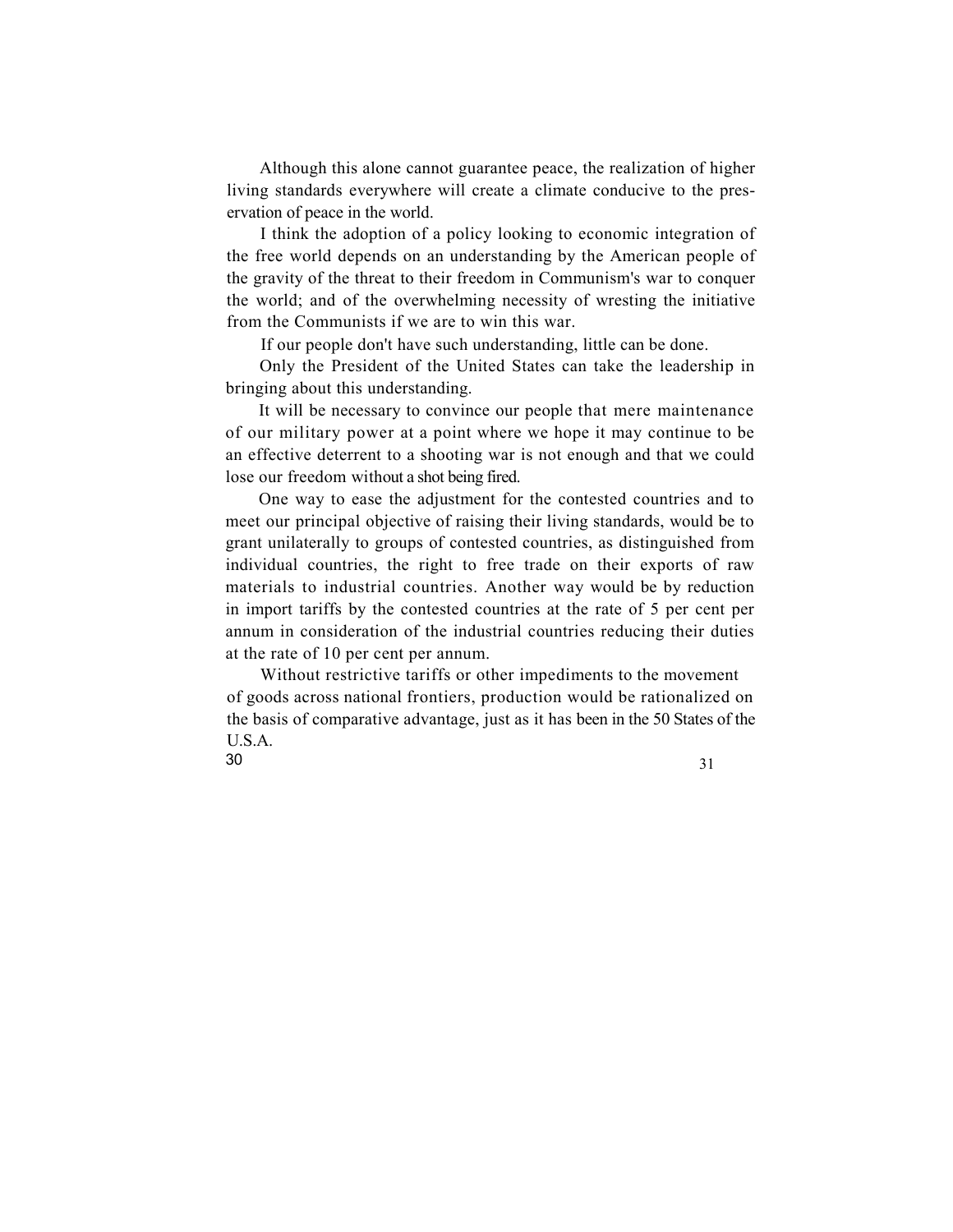#### *The Need for a Federal Union of Free Nations*

When the Atlantic Pact is ratified, as it must be, the danger of a shooting war in the foreseeable future will have been greatly lessened; but, make no mistake about it, the cold war will go on with perhaps greater vigor than heretofore.

**V**

Soviet Russia's principal objectives in the cold war are to frighten democratic governments into excessive expenditures for defense, and to frighten private capital and initiative so that it will not operate freely.

Soon we must decide between additional taxes and deficit financing. Either route is fraught with grave danger to democratic government and free enterprise.

Circumstances have thrust this country into world leadership, which we did not want, but which we cannot avoid; and this Pact will give us a little time to consider what the next step ought to be.

History shows that these pacts are not permanent, and there have been instances in history where they have not been lived up to. So that they

do not give the full sense of protection and security and confidence to the world that something else would give, something stronger, something of a political nature.

A Europe united without the United States can become a Europe united against the United **States**.

For the United States cannot continue indefinitely to support the insupportable burden of forever feeding — and arming and defending the entire free world. We are not strong enough to carry our own military burden now estimated at \$30 billion or more a year, plus the burden of rearming the North Atlantic Pact countries, plus \$3 or \$4 billions annually for bolstering the economy of Western Europe, plus, perhaps, an equal amount to help them rearm.

Actually, it is not governments which are sovereign. It is people. In a democracy, sovereignty rests with the individual, where it belongs. Clinging to the sovereignty of government is a kind of negation of democracy itself. It places the state above the individual. Real sovereignty is surrendered only with the surrender of individual freedom. Misplaced, stubborn pride in national sovereignty can lose the world for freedom.

But all of us should now realize that man's victory over time and distance and matter renders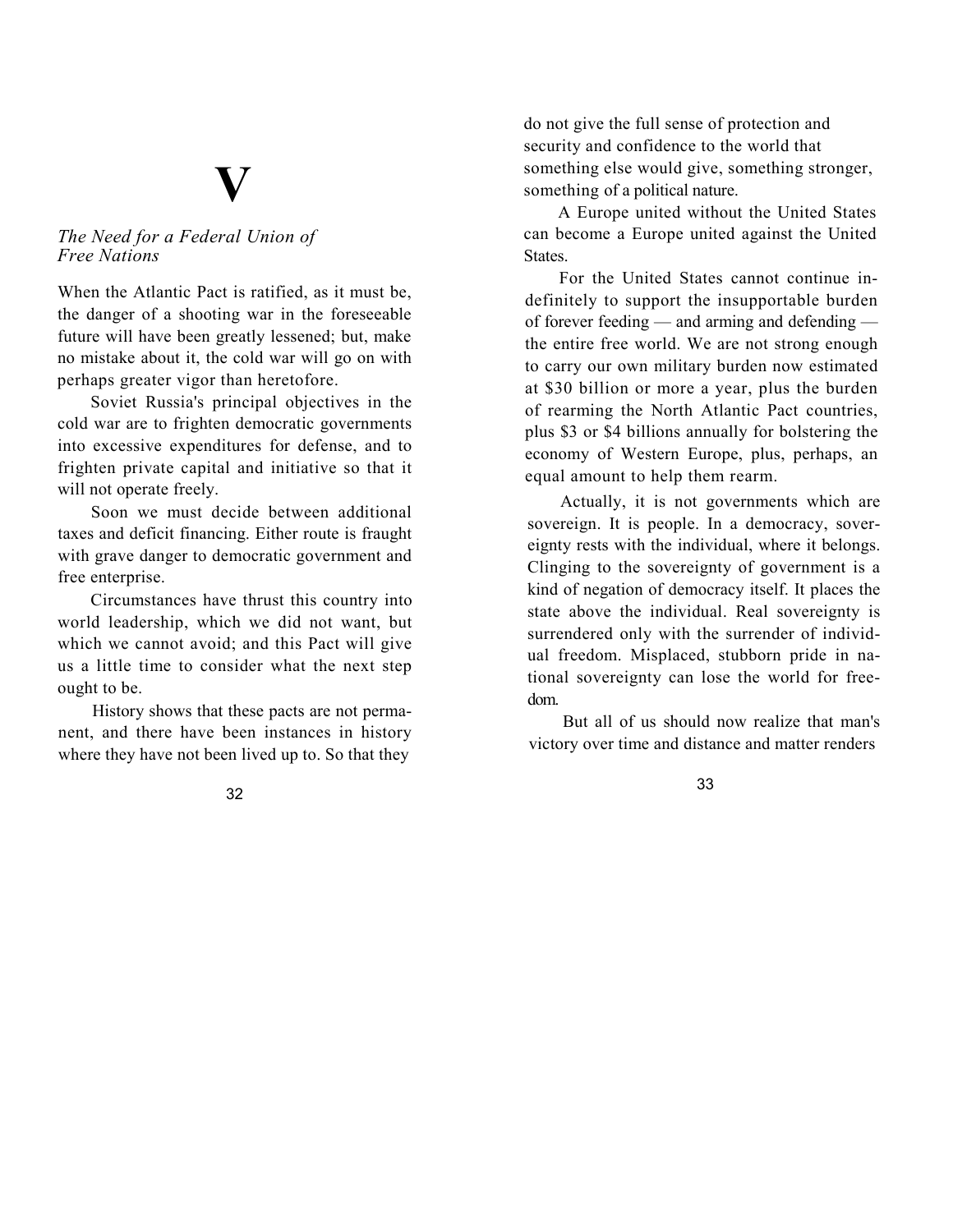completely archaic the present political and economic structure of the world.

The machine has freed man of his physical handicaps, but he still remains bound by mental concepts, deeply rooted in the dead past.

One machine calls for another and another, and so it will be until the end of time; and all machines cry out for freedom.

National boundaries and national sovereignties grew out of the limitations of nature on man's movements and communications; but still remain long after man himself has broken down the barriers to his travels and to the range of his voice.

Like the old doctor in the "Tale of Two Cities" who continually went back to his prison job of shoemaking, long after regaining his freedom, we cannot break away from the habits and vested interests of the past.

Federal Union should take the offensive in the cold war in every country in Europe. And we would win that war. Because Federal Union would fight with the weapons of freedom, of prosperity, and of a rising standard of living.

A Federal Union of the democracies would be so powerful, prosperous and free that the pull an these satellite states lying in between would be so much greater from the West than from the East that in time Soviet Russia would surely lose them — and her drive for world conquest would

end in failure and without World War III**.**

The United States, having more to lose than any other country, should take the lead in calling a convention of representatives of the Nations composing the Atlantic Pact, to explore how far they can go, in forming a Federal Union within the Charter of the United Nations.)

Now I don't know what position any particular country in Europe might take with reference to this proposal. I only say this, that in my judgment, if the U.S. really, seriously proposes a union of this kind, proposes a convention to study and explore the matter, the people of Europe as opposed to their leaders — will force those countries to cooperate, because they will see in that movement a great, new hope for peace; and in my opinion, it is the only kind of movement that is going to restore and recreate in their minds and hearts the spirit and the will to go forward in freedom and democracy.

We can form this union and have one currency. If you have got one currency and it is exchangeable throughout the union, you certainly have solved the dollar problem.

Nobody contemplates cutting the economic pie into more pieces. It is merely intended to add more pie through an intense re-activation of the forces of free enterprise.

The total military costs of Atlantic Union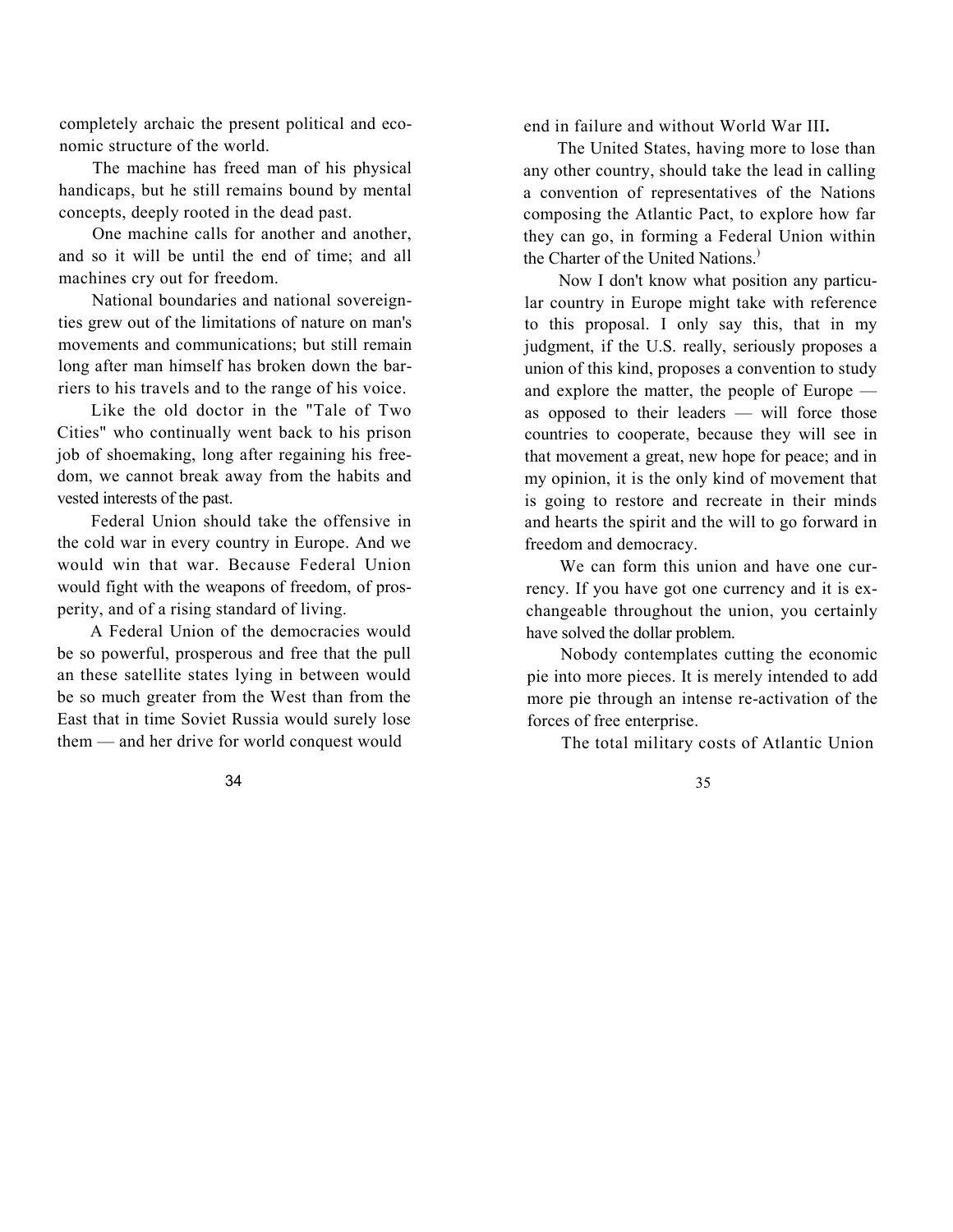would undoubtedly be less than the aggregate of such costs to the separate states at this time. It is unnecessary to argue this point. The U.S. would, of course, have to bear its proper share but this would unquestionably be much less than the \$20 billion plus which we are now putting out in one way or another to prevent another world war.

Only if the democracies pool their sovereign powers can they establish a standard of living against which the ideology of communism would have no argument. Only so can they establish a military strength against which the armed forces of communism would not dare to hurl, anywhere in the world, the kind of challenge hurled in Korea.

In the first place, the creation of a federal government need not change the forms of the governments it federates. State governments differ considerably in the United States.

To unite democratic governments is not to remodel the present structure, but to add another story in the same architectural design. This is not a proposal to mix dictatorships and democracies, but rather to unite the democracies. All civil freedoms would be safer in a world where nations that respect human dignity pooled their facilities for keeping the individual free.